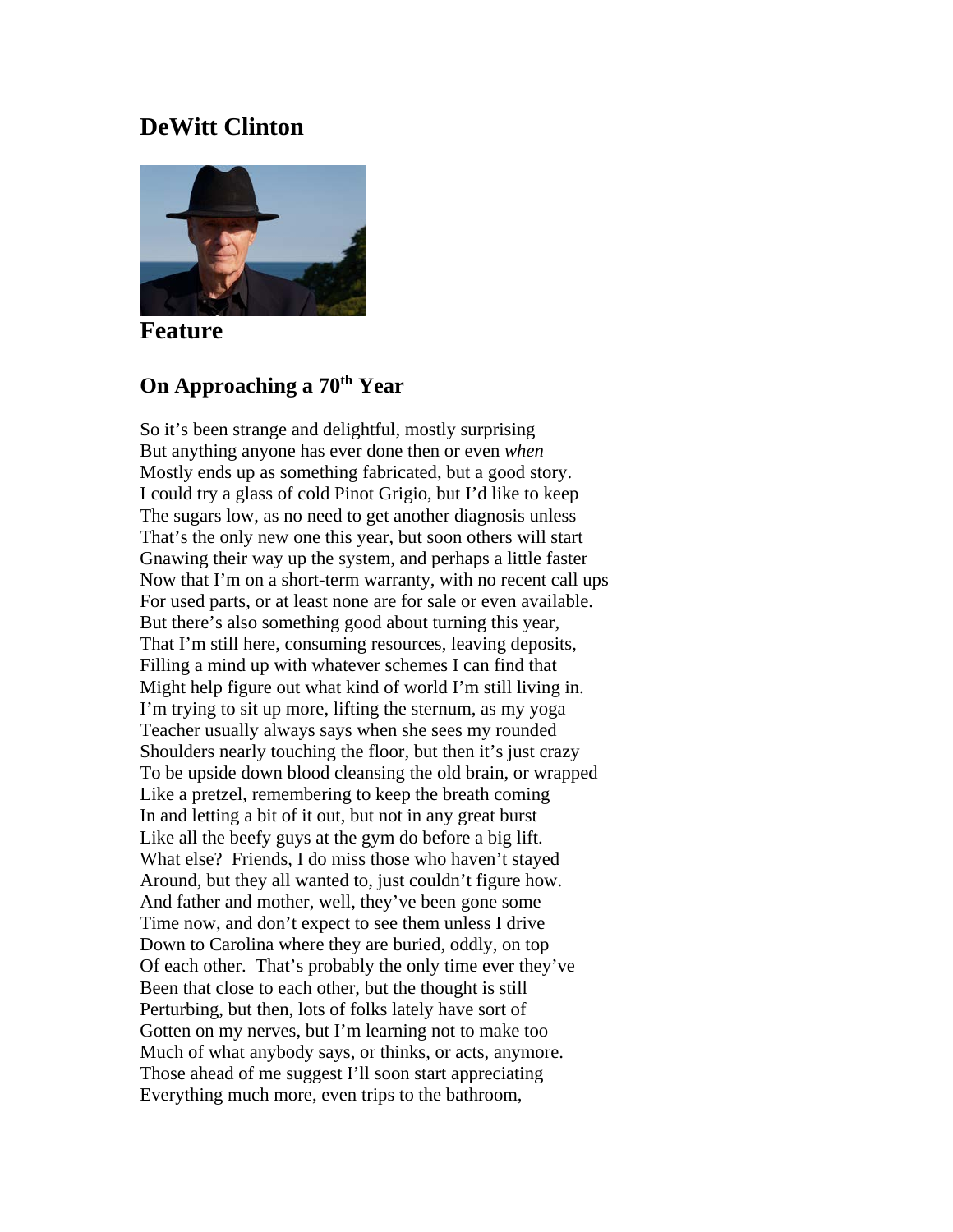And sometimes, I can really appreciate their meaning. I'm looking forward to some of this, whatever is about To be what is, and have put off wondering what I'll be Doing even tomorrow, as whatever is tomorrow won't Quite be like what I expect it to be today, but who knows? There's more of course, life insurance, prescriptions, Power of attorney forms to fill out just in case something Goes wrong, and everybody, everybody says whatever You've got, it'll get worse, but even though I haven't Seen all the places in the world I'd hope to see, still It's not bad from this view, and hope the evenings will Continue without too much drama, as I'd rather buy Tickets for such occasions, than have them in my head. Tomorrow's almost here, with cake and bubbly, so if You want to stay on the list, pack a bag and come by.

#### **So So Happiness**

We can be so easily pleased, and so easily not, so It's hard to know which might be more enjoyable, Though who's going to volunteer here to wade Through tons of this or that and barrels of details Just so one of us can say, of course I'm happy. Who's really happy here, that's what I'd like To know and If that's so, how did anyone discover What it is about the sheer loveliness of happiness When so many of us wonder what is so lovely About what so few find in their so unhappy lives. This is what we need to discover, don't you Think, for so many of us think if we can only Find what so many want, then everything will Be so much better if and when we can find What so many think is so really wonderful And special, though most of us know this Will last only a few moments, and then we're Wondering around trying to find what we Lost, or perhaps even worse, what we never Even had, but isn't this what we're always Trying to find, or hold on to, or worse, keep As it's such a pleasure to say, I'm so happy, Aren't you, and if you aren't, what's wrong With you, and that's what's holding so Many of us up in tender limbo, isn't it, That we have no chance at all of really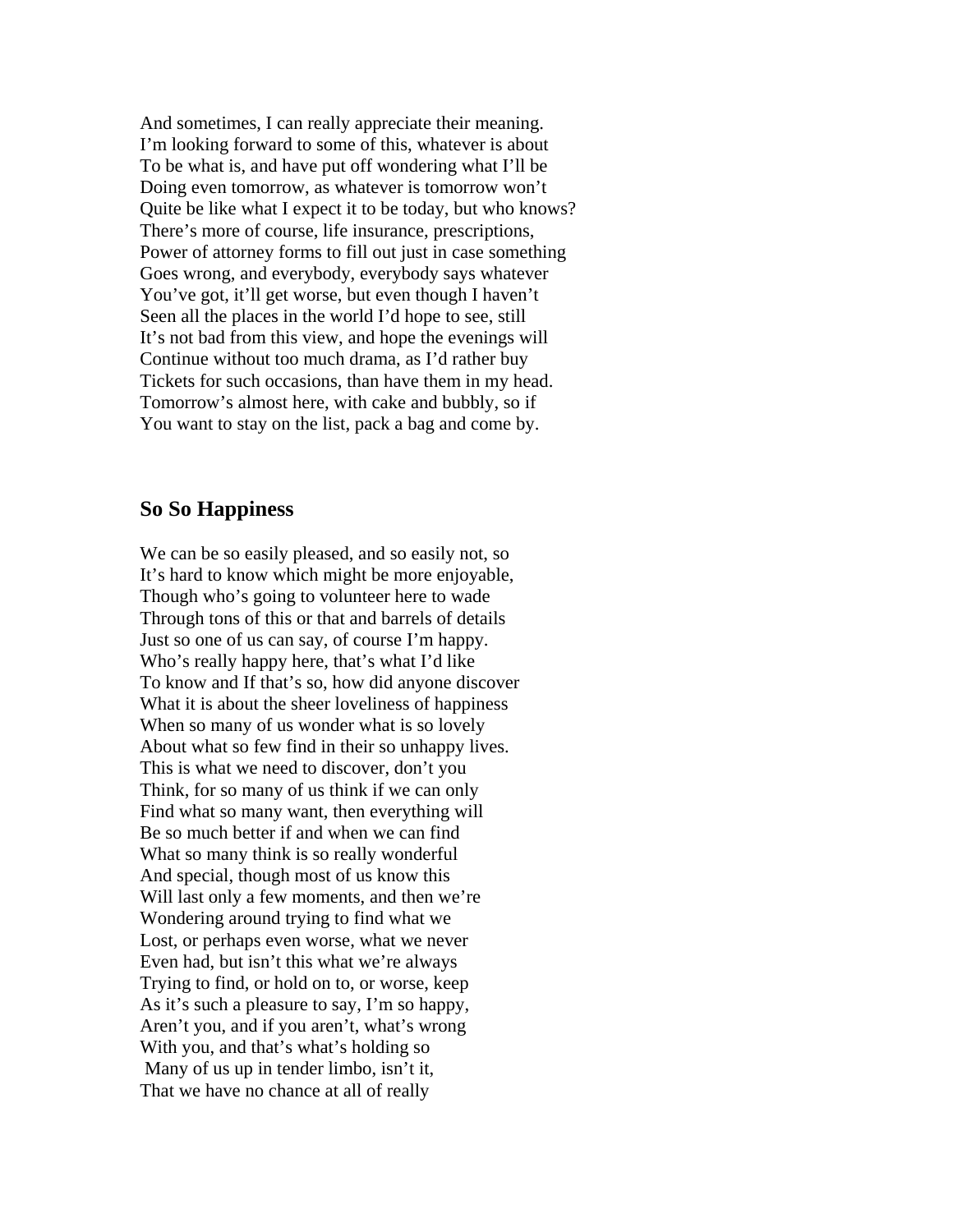Feeling that tender moment that so many Of us want to feel, yet so many of us Are quite in utter despair longing so For what none of us ever will know. It's not that you have made all of us So miserable, it's more that we have So little clue as to how to climb out Of what is so unexpected, a deep Crevasse that some of us continue To live wondering that's what everyone Finds so normal, what everyone Else is in, but then, we see you waving And we want to find what you have Even if we long for what we can Never even imagine, even in the Lonely world of which we always Live in, despite our best intentions Of loving you so much we're thinking Maybe this is it, maybe this is all We might ever want, a bit of what You have, what everyone wants.

# **Sun Burn**

It seems that we've just about covered, or nearly covered Just about all there is to cover, but then, I just know it, Something is going to show up out of the blue, just like that, And then we've got something we've never seen before, Sort of like those visitors from way out in the universe Somewhere, but they're good, they're very good as they've Made us all forget we ever heard about that, but all of us Know we've been covered up about that, or they were Covered up, or some agency covered up, or somebody Somewhere covered it all up, but by now we're all into Something else, except nobody is taking the lead and pointing To where we should all be headed by now, even though It's late, very late, and unless we get started on where We're supposed to get going, it's just going to get so much Worse around here, as the air is a bit too stinky, and even Some of the mountain tops have started to disappear and Nothing like that has ever happened, no sir, nope, not ever, Though things like this keep us dad-gummed perplexed about What's going to disappear next, like air or something huge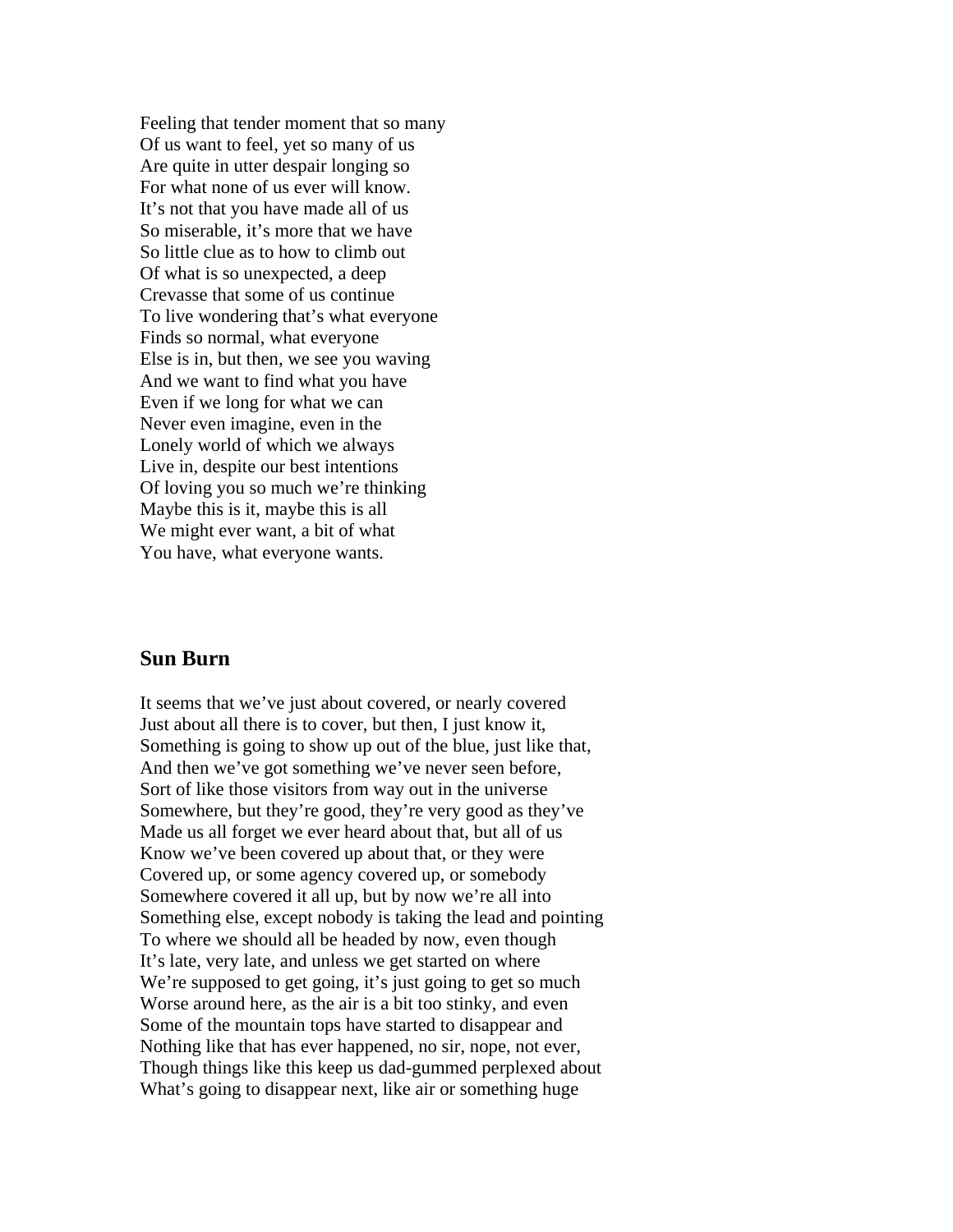Like that, but then, our friends have disappeared, and where The heck have they all gone to as it doesn't do any of us any Good to go down to the cemetery and try to wake everybody Up, as nobody, nobody is going to say get me out of here, now. Nope, and it's like this, almost daily you could say, thinking Something is here, like we've seen it forever, and then, poof, It's just gone or something terrible like that, and it is terrible, Wouldn't you say, or is that something you're just not ever Going to talk about, but bugs of all kinds are just not here Any more, and it's not like we liked them a lot, and we did Not, but we always thought that bugs were here before us, And they'd of course be here after the last of us takes leave, But then, we don't really want to leave, but there's less and Less of what's going to help us stay here, as the honey we Used to just plaster on our toast as just about all gone. Really, it's so hard to get around that idea, but I'll tell you What, the big oceans are certainly not leaving us, in fact They're pouring over us like never before with such son-ofa-bitch winds that like in one weekend, a whole island is Under water, and so many who we knew and even spoke To, they're gone too, so something is happening around Here, and it's hard to get our old minds around this, but Did you hear just the other day, all the ice up north is Just gone, gone, and just where do you think it is now, And nobody can get around that one yet, and I seriously Doubt anybody will, though all sorts of ships are now sailing Through what was 30 feet of solid ice, but see, that's what I'm trying to tell you, something's going on, even though we Still have a sunrise, just like in ancient times, but have you ever Taken a look at how funny it's looked lately with all the clouds Covering just about everything before the sun appears on what We used to call our horizon, but even that seems to be changing, And even true north has moved, and the trees down south, They're all burning up so somebody else can plant soy beans, and Soon, pretty soon, all the air over those soybeans, and I mean a Million or more of them, well, they're just going to get scorched, And that's just about the gist of it, we're all going to get scorched, Though nobody, nobody knows when the whole place is going up. Right?

## **Something, Something**

We have to find stuff, everyday Or we'll run out of stuff, everyday But finding stuff with you that Has made all the difference.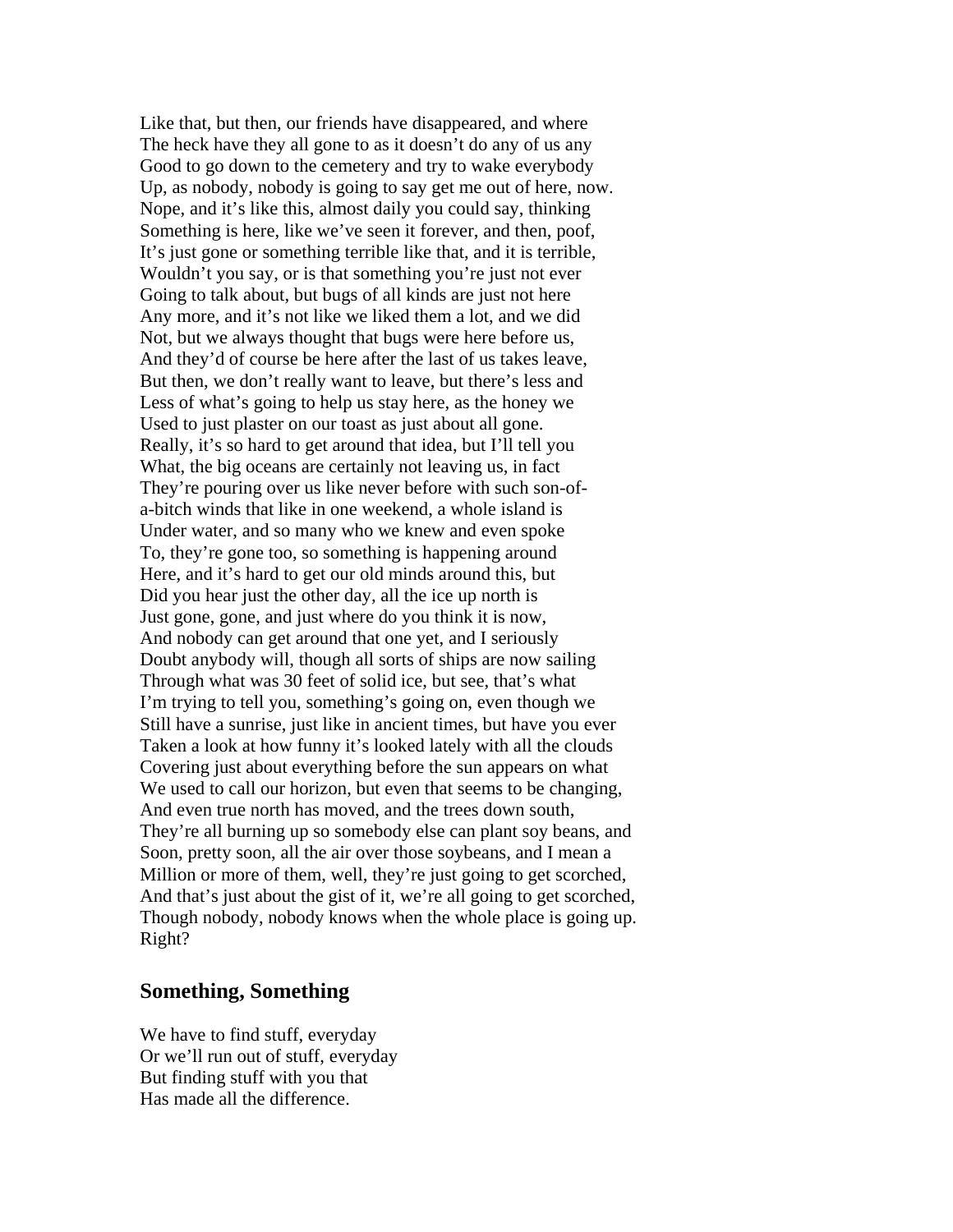We need gas to go somewhere We need food to keep going somehow We need lots of prescriptions as We're not as young as we'd like We don't need help yet going Down the stairs, but pretty soon One of us will probably hold The other going up maybe down. We do need each others' hands To know we're just that far away. We're okay on air though one Of us got junky stuff down there And had docs and nurses for days And days, but that's all over now, For now. We're salting less so When we're out and something's Salty, we talk a lot about the salt. In company we try very hard not To talk about what hurts, but then Almost everyone is talking about What hurts even if it's painful Politics that makes us blab on so. We still shampoo and shave as The public view is still something We don't ever want to forget just yet. We're not into earth colors anymore As we'll be earth colors soon enough. One of us uses a walker and the other Is learning how to race and walk but We always arrive on the day someone Thinks we're expected even if we're not. We both have wondered why *not that* Is something both of us can nod about. We howl and howl over terrible dog  $\&$ Cat shows and wonder what's going on With our constantly shrinking brains That makes us curl up on the floor Over some of the most idiotic scenes But then we're glad really glad to be Able to find a way to get ourselves Back up and ready for something, Of course, it doesn't really matter So much anymore, as long as there's Just something, something more.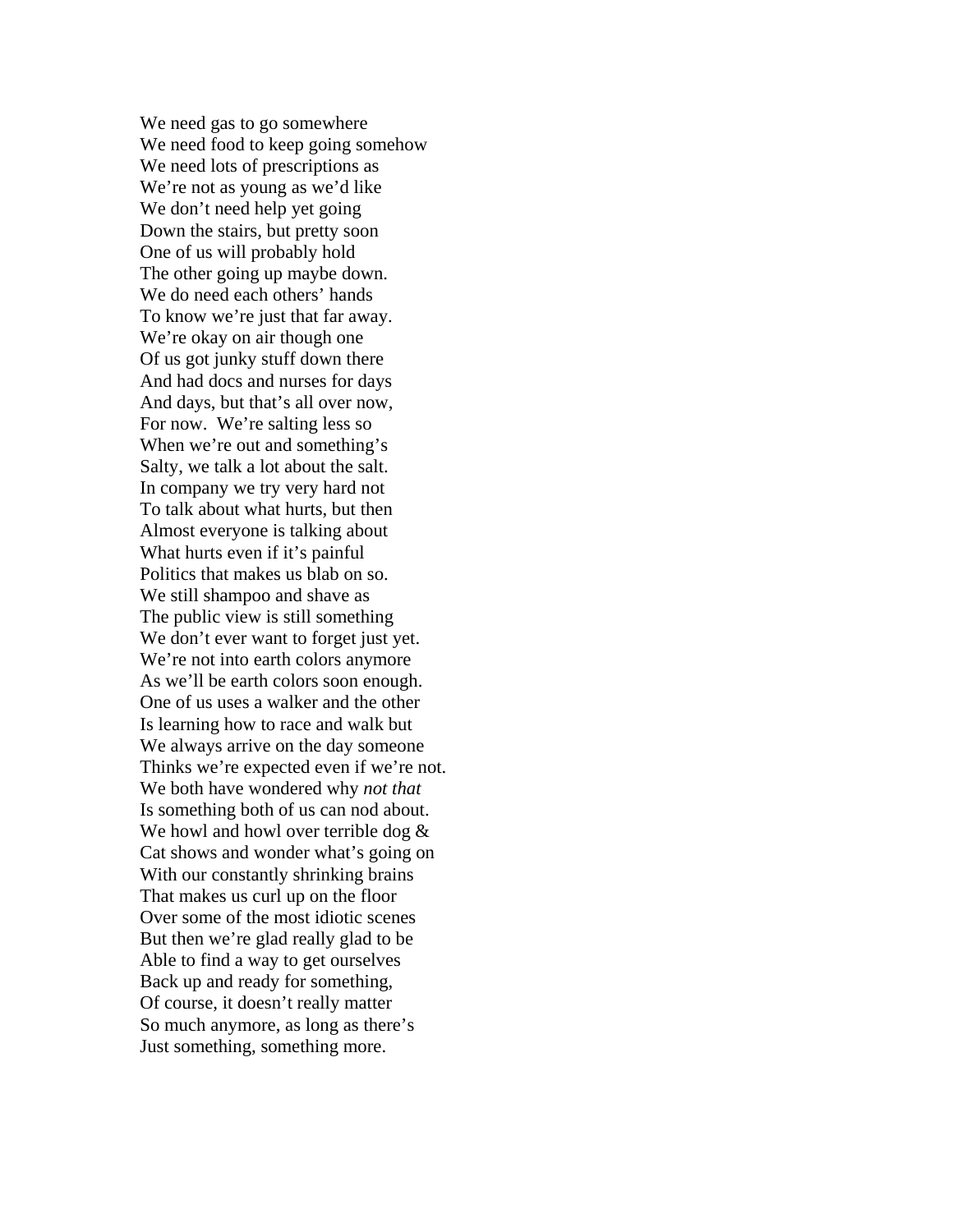### **Keep Talking, Everybody, Keep Talking**

In the end, we don't know too much, do we? Of course, a few can read aloud, and even write Something that might be helpful to the rest of us. But we chatter along just like all the sparrows Twittering in the bushes, busy with nit-picking, Or worse, sounding chirps of worry and alarm For the big birds which have killer instinct eyes. Then we have to recognize all those who so Carefully wrote something down for someone Else, but who remembers it all, that's what So hard to bend and fold neatly into a brain. Have we forgotten anything? Most everything. Personally, I no longer remember Miss Neblong's Long butt-weathered paddle she used on us And so many other frightened-to-death urchins, But we're here, and probably not obsessing over Third grade nightmares that keep a few awake Even now. But walk into any library, even the Old book stalls in Alexandria, if anyone is able. Or you might remember stumbling through As a grade schooler, or even your old college Building that housed huge numbers of so Many impossibly difficult tomes read only Under threat of a quickly diminishing final Grade, but then, nobody really worries about Such things anymore, in fact, it's really hard To figure just exactly what is worrying almost Everyone these days, and it's not always the Little kid just about to step off the curb who's Pulled back from the brink by an angry youknow-who. So we have good data on all those Who continue to blather and babble until Most of us are almost crying, or bursting A blood vessel somewhere inside of us but We really couldn't say exactly where, could We? That's the problem, we hardly know Anything that's useful, but were babbling And blathering (see line 31 ff.) over so much And most of us assume we are smarty-pants Just because some neurons way up there Have triggered some incomprehensible string Of syllables and morphemes that makes us